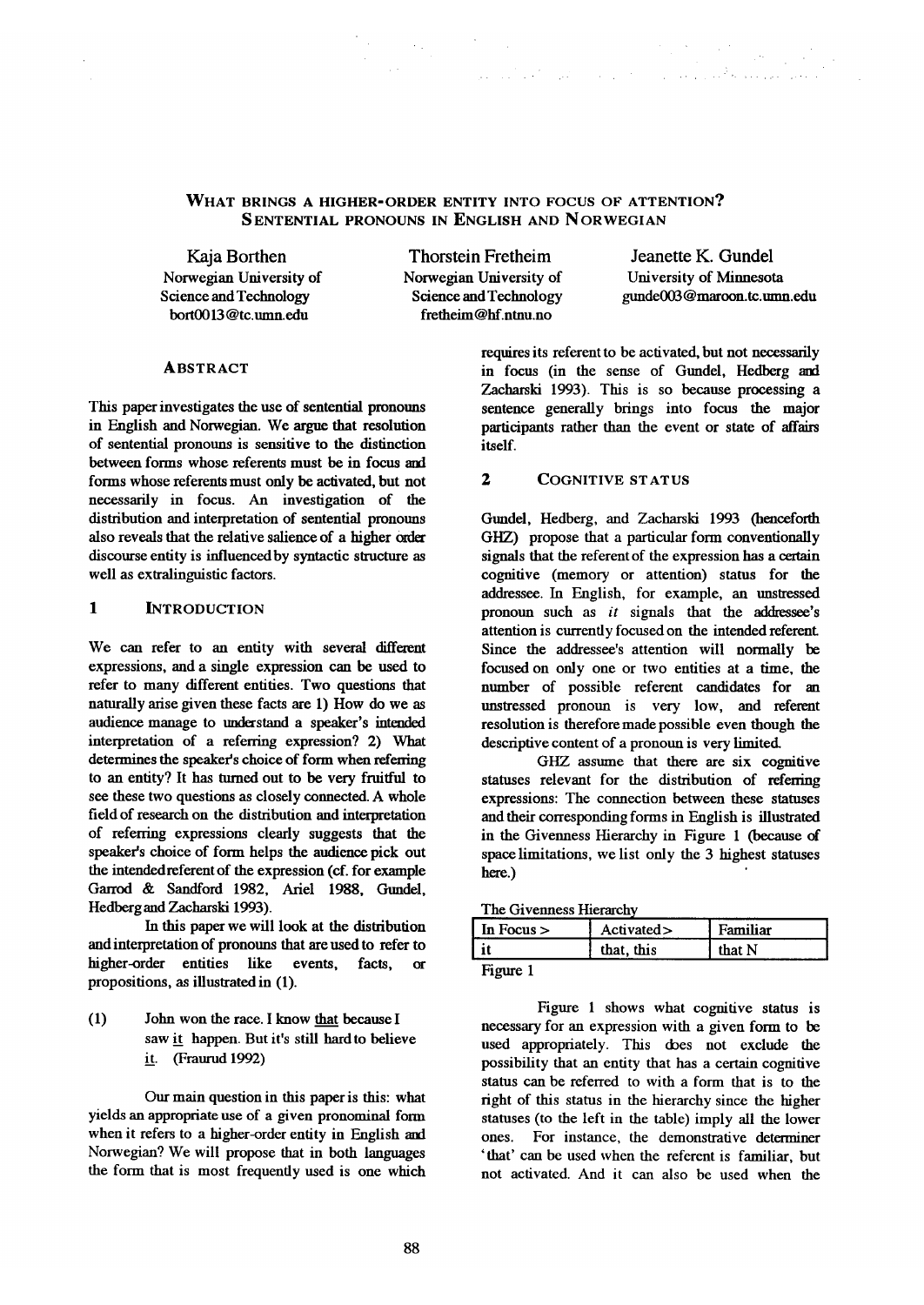referent is in focus. An unstressed personal pronoun, such as *it*, on the other hand, can only be used appropriately if the speaker's intended referent is in the addressee's focus of attention.

#### 3 IN FOCUS VS. ACTIVATED

The Control of Care

According to Figure 1, we would expect sentential  $it<sup>1</sup>$  to be used appropriately only when the entity referred to is in the addressee's focus of attention, while 'that' or 'this' can be used whenever the entity is activated, regardless of whether or not it is also in focus. Since higher statuses imply all lower statuses, it should be possible to use the demonstrative pronouns that and *this* to refer to entities that have the status In Focus; but analyses of naturally • occurring discourse show that these forms are used primarily when the referent is activated, but not in focus. In the statistics presented in GHZ's 1993 paper, only one out of 33 occurrences of demonstrative pronouns in English referred to entities that had the status In Focus. GHZ explain this as the result of interaction of the Givenness Hierarchy with the first part of the Maxim of Quantity "Make your contribution as informative as required(for the current purpose of the exchange)" (Grice, 1975). That is, demonstrative pronouns convey a so-called scalar implieature: a weaker form conversationally implicates that a stronger form does not obtain. Thus, just as "I have two children" implicates that the speaker does not have more than two children, using a demonstrative form implicates that the referent of the expression does not have a status higher than activated, i.e. it is not in focus.

**4** SENTENTIAL PRONOUNS AND THE IMPORTANCE OF SUBSEQUENT MENTION

According to GHZ, the entities in focus at a given point in the discourse will be that partially-ordered subset of activated entities which are likely to be continued as topics of subsequent utterances. Thus, endties in focus at the beginning of an utterance generally include at least the topic of the preceding utterance, as well as any still-relevant higher-order topics. To the extent that syntactic structure and prosodic form encode topic-comment structure and serve to highlight constituents whose referents the speaker wants to bring into focus, membership in the in-focus set is partially determined by linguistic form. For example, the subject of a matrix sentence is highly likely to bring an entity into focus, whereas this is not the case for elements in subordinate clauses and prepositional phrases (cf. the centering and focusing algorithms of Grosz, Joshi, & Weinstein 1986),

Since objects in the world can naturally he referred to with expressions that function as a syntactic subject or object, they can obtain the In Focus status after being mentioned only once. A situation or fact, on the other hand, is typically expressed by a whole sentence the first time it is referred to. The first mention of situations or facts will therefore usually not correspond to expressions that have prominent syntactic functions in the sentence, and we would expect them to be activated, but not yet in focus after being mentioned only once.<sup>2</sup> Reference to higher-order entities with an unstressed pronoun, i.e. a form that requires its referent to be in focus, thus typically requires more than one previous mention. Consider the examples in  $(2)$  and  $(3)$ .

- (2) There was a snake on my desk. It scaredme.
- (3) There was a snake on my desk. That scared me, and it scaredmy office mate too.

In (2), the unstressed pronoun *it,* which requires its referent to be in focus, is most naturally interpreted as referring to the snake, not to the situation of a snake being on the desk. However, in (3), *it* is more naturally interpreted as referring to the fact that there was a snake on the speaker's desk. Since this situtation was referred to twice, once in the first sentence and once in the second, it is now in focus and can be referred to with an unstressed pronoun. The distribution of sentence *it* vs. that in naturally occuring discourse also supports the claim that a sentence rarely brings the situation or proposition it refers to into focus.

<sup>1</sup>The terms 'sentential it' or 'sentence pronoun' are used to refer to a personal pronoun whose antecedent may be a sentence, or, more generally: a pronoun that refers to a higher-order entity like a fact or a proposition.

<sup>2</sup> Within Centering Theory, which may be seen as modelling the process by which an entity is activated and brought into focus (see Gundel 1997), situations and events introduced by a whole sentence are ranked lower as preferred centers than entities introduced by major NP arguments in the sentence.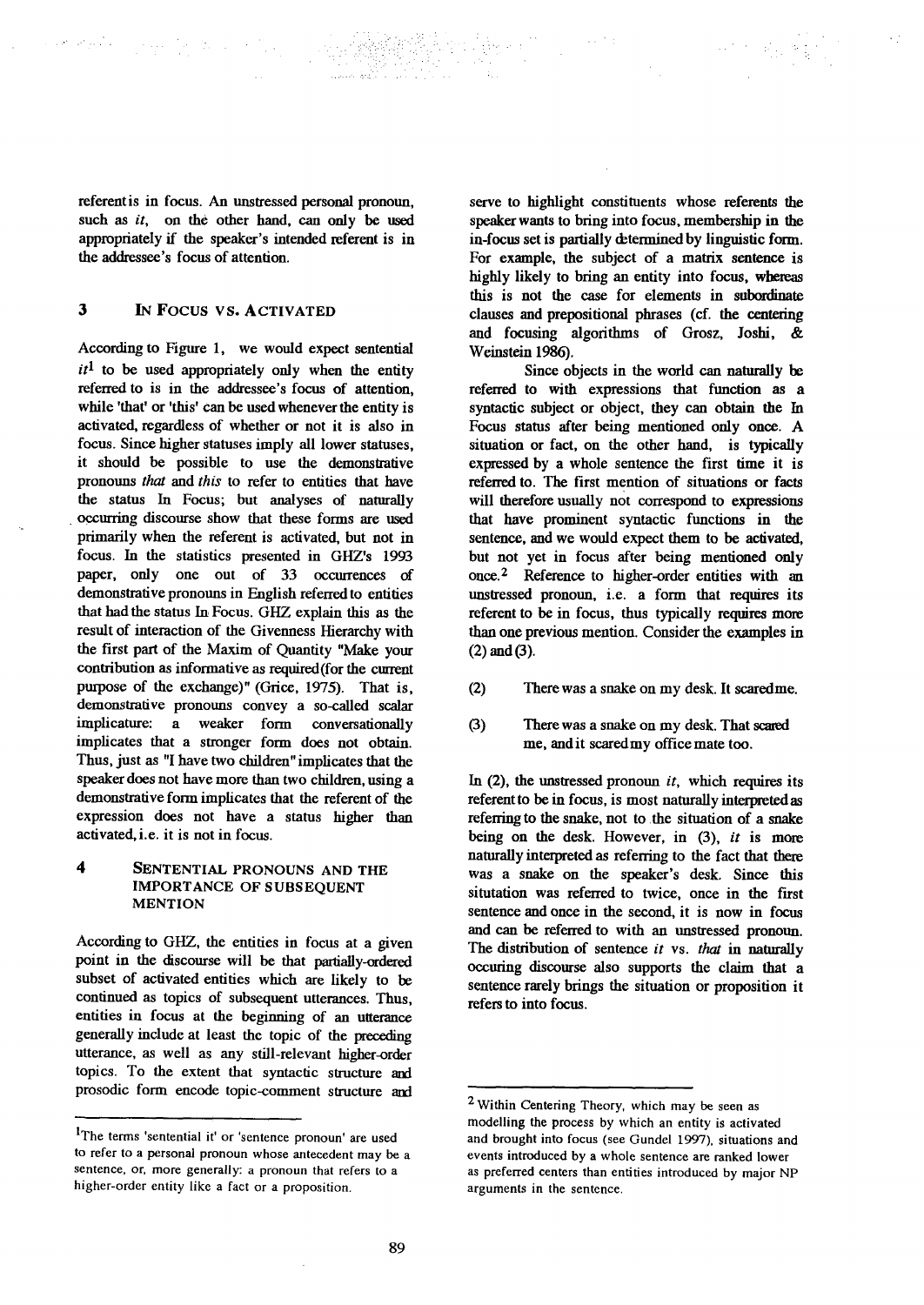#### $\overline{5}$ PROPOSITIONAL ENRICHMENT

 $\langle \tau_{\rm{eff}} \rangle$ 

 $\bar{z}$ 

 $\Delta \sim 30$ 

In this section we will report on an experiment which examined the influence of some linguistic cues on pronoun resolution in Norwegian. Some results from this experiment have already been reported on in Fretheim & Borthen 1997. We will discuss here only the results concerning the interpretation of the Norwegian unaccented det and accented det which are the counterparts of English *it and that* respectively. What seems to be the case in the texts that were examinedis that a sentence pronoun with two highly likely referents is linked to the closest antecedent when it is accented  $(DET)$  while it is linked to the furthest possible antecedent when it is unaccented (det). At first glance, these results appear to be inconsistent with GHZ's predictions, since it is hard to see why the referent of the more distal antecedent should be more likely to be in focus than the closest one.

The texts were parts of an auditory listening comprehension test on anaphor resolution where reaction time was measured. (5) is one example of the texts the subjects judged. The subjects' task was to decide who was surprised in the last of the three sentences. There were 30 subjects altogether.

(5) (a) Gro spurte Anne om hun var klar over at Senterpartiets oppslutning var synkende. (b) Hun fikk ikke noe svar. (c) DET kom som en overraskelse på henne.

> (a) 'Gro asked Anne if she was aware that the Center Party's popularity was decreasing'. (b)' She didn't get any answer.'

(c) 'That came as a surprise to her.'

Average reaction time: 1243ms 30: henne 'her' = Gro and DET finds its antecedentin the (b) sentence. 0: *henne* 'her' = Anne and *DET* finds its antecedentin the (a) sentence.

Even though the interpretation of the sentential pronoun was not directly testedin the experiment, we can infer the interpretations based on how the subject interpreted the feminine personal pronouns. In a minimal pair of texts only contrasting in whether the sentence pronoun is accented or not we get almost opposite results for the two text fragments. In (6), which is exactly like (5) except that *det* is unaccented, 23 subjects chose Anne as the referentof the feminine pronoun henne, while only 7 subjects chose Gro.

(6) (a) Gro spurte Anne om hun var klar over at Senterpartiets oppslutning var synkende. (b) Hun fikk ikke noe svar.

angele angl

(c) Det kom som en overraskelse på henne.

(a) 'Gro asked Anne if she was aware that the Center Party's popularity was decreasing'. (b) 'She didn't get any answer.'

(c)' It came as a *surprise* to her.'

Average reaction time: 1859ms 7: henne 'her' = Gro and  $DET$  finds its antecedentin the (b) sentence. 23: henne 'her' = Anne and  $DET$  finds its antecedentin the (a) sentence.

Since the presence vs. absense of accent on det is the only difference between the two texts, we can infer that this difference must have to do with what antecedent the accented sentence pronoun DET ('that') takes and what antecedent the unaccented  $det$  ('it') takes. We can assume that when the subjects choose Anne as the referent of the feminine pronoun, they have selected the antecedent of the sentence pronoun det as being found in sentence (a), while when they choose Gro, they have selected the antecedent of the sentence pronoun as sentence  $(b)$ .<sup>3</sup> This is so for the following reasons. If it was the fact that the Center Party's popularity was decreasing that surprised one of the women, it should be Anne who was surprised, since Gro would not be *surprised* by the content of her own utterance. If it was the fact that Anne didn't answer that was surprising, it should be Gro who was surprised by this, not Anne.

While the distinction between accented and unaccented sentence pronouns almost led to opposite results for (5) and (6), there was a small number of subjects who chose Gro as the referent of henne in the version with the unaccented det. The average reaction time for (6) is also longer than for (5). This may be became Gro is dearly in focus, since she is explicitly referred to in sentence (b). Note, moreover, that according to the Centering algorithm (cf. Grosz, Joshi and Weinstein 1986, Walker and Prince 1996) the fact that Gro was explicitly referred to with a pronoun in sentence (b) would necessarily make her the backward

<sup>3</sup>We cannot be certain from the informants' answers if it is the content of the whole sentence (a) or just the complement of 'aware' that is chosen as the referent of the unaccented *det.* but aceourding to our intuitions and real world knowledge, it is most probable that it is the content of the complement of 'aware' that would be interpreted as the referent of *det.*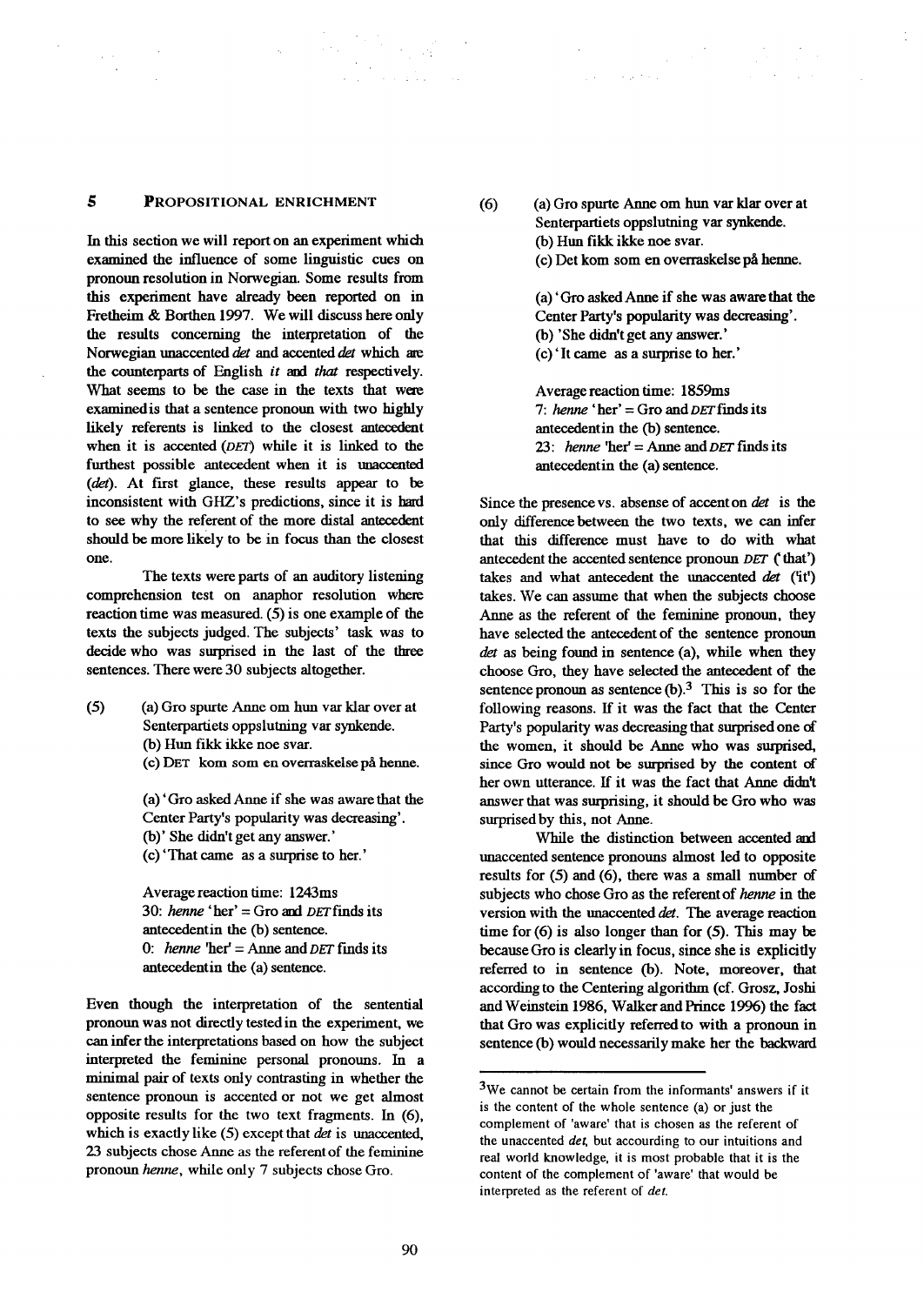looking center, and therefore most likely the referent of henne in sentence (c). Thus, while most subjects accomodated in resolving the referent of henne in order to get a reading which was consistent with their interpretation of the sentence pronoun, a small minority chose the interpretation that was most consistent with refeaence processing principles for the feminine pronoun.

• ,... , •

Further support for the role of accented vs. unaccented sentence pronouns in determining interpretation of the personal pronouns in these texts comes from examples like (7).

(7) (a) Gro spurte Anne om hun var klar over at Senterpartiets oppslutning var synkende. (b) Hun svarte ikke.

(c) Det kom som en overraskelse på henne.

(a) 'Gro asked Anne if she was aware that the Center Party's popularity was decreasing.' (b) 'She didn't answer.' (c) 'It came as a surprise to her.'

Average Reaction time: 1196ms 1: henne 'her' = Gro and det finds its antecedentin the (b) sentence. 29: henne  $\text{``her'} = \text{Anne and } \text{det} \text{ finds its}$ antecedentin the (a) sentence.

In (7), the (b) sentence is changed so that the expressed proposition is the same as in (5) and (6) (Anne did not answer Gro's question), but the pronoun hun ('she') in (b) must be interpreted as referring to Anne. $4$  In this case, then, there is no conflict between the status of Anne as the backward looking center (and therefore 'in focus' entity) in (c) and the expected readingbased on the interpretation of the unstressed sentential pronoun. As predicted, 29 out of 30 subjects didin fact interpret the text so that it was Anne that was surprised. That this is at least partly due to the unaccented form of the sentence pronoun in (7) is indicated by (8), which is identical to  $(7)$  except that *det* is accented. For  $(8)$ , 22 out of 30 subjects chose an interpretation that violates the Centering principle (and possibly also the expectation that the referent of the unstressed feminine pronoun will be an in focus entity) but is in accordance with the hypothesis that an accented sentence pronoun will be interpreted as referring to a situation or state of affairs that is activated, but not in focus:

 $(8)$ (a) Gro spurte Anne om hun var klar over at Senterpartiets oppslutning var synkende. (b) Hun svarte ikke.

 $\ddot{\phantom{0}}$ 

(c) DET kom som en overraskelse ph heune.

(a) Gro asked Anne if she was aware that the Center Party's popularity was decreasing. (b) She didn't answer. (c) That came as a surprise to her.

Average Reaction time: 1675ms 22: henne 'her' = Gro and det finds its antecedentin the (b) sentence. 8: henne 'her' = Anne and det finds its antecedentin the (a) sentence.

For all the fragments in (5)-(8), the result is that whenever the sentential pronoun is the unaccented det ('it') the subjects prefer to interpret henne ('her') as being Anne, which means that det finds its antecedentin the (a) sentence. And whenever the sentential pronoun is the accented *DET the*  subjects prefer to interpret henne as being Gro, which means that *DET* finds its antecedent in the (b) sentence. But why is it that the further antecedent is chosen when the sentence pronoun is unaccented and the closer one is chosen when it is accented? If the predictions of the Givenness Hierarchy are correct, why is the content of a further antecedent more likely to be in focus than that of a closer one?

We believe the answer to this question lies in the enriched interpretation of the second sentence. Even though 'answer' is used intransitively here, there is an implicit object which must be recovered when this sentence is processed, namely Gro's question about whether Anne was aware that the Center Party's popularity was decreasing. *Thus,* since the fact that the Center Party's popularity was decreasing is a part of the second sentence, this fact is in a sense repeated twice (and must be processed twice), and is therefore in focus at the beginning of sentence  $(c)$ . If the second sentence were not connected to the first sentence in this way, we would not expect the same effect for the interpretation of an unaccented pronoun. This is supported by (9). According to our intuitions it is impossible for det in the third sentence of (9) to referto any content connected to the first sentence. It is more likely that *det* has the second sentence as its antecedent, but then the text is not fully coherent. This indicates that the implicit content of the second sentence in  $(5)$ ,  $(6)$ ,  $(7)$ , and  $(8)$  is crucial for bringing the content of some fact presented in the first sentence of the text into focus.

<sup>4</sup>We have assumed that the person who does not answer is necessarily interpreted as Anne. while the person who does not get any answer is necessarily Gro.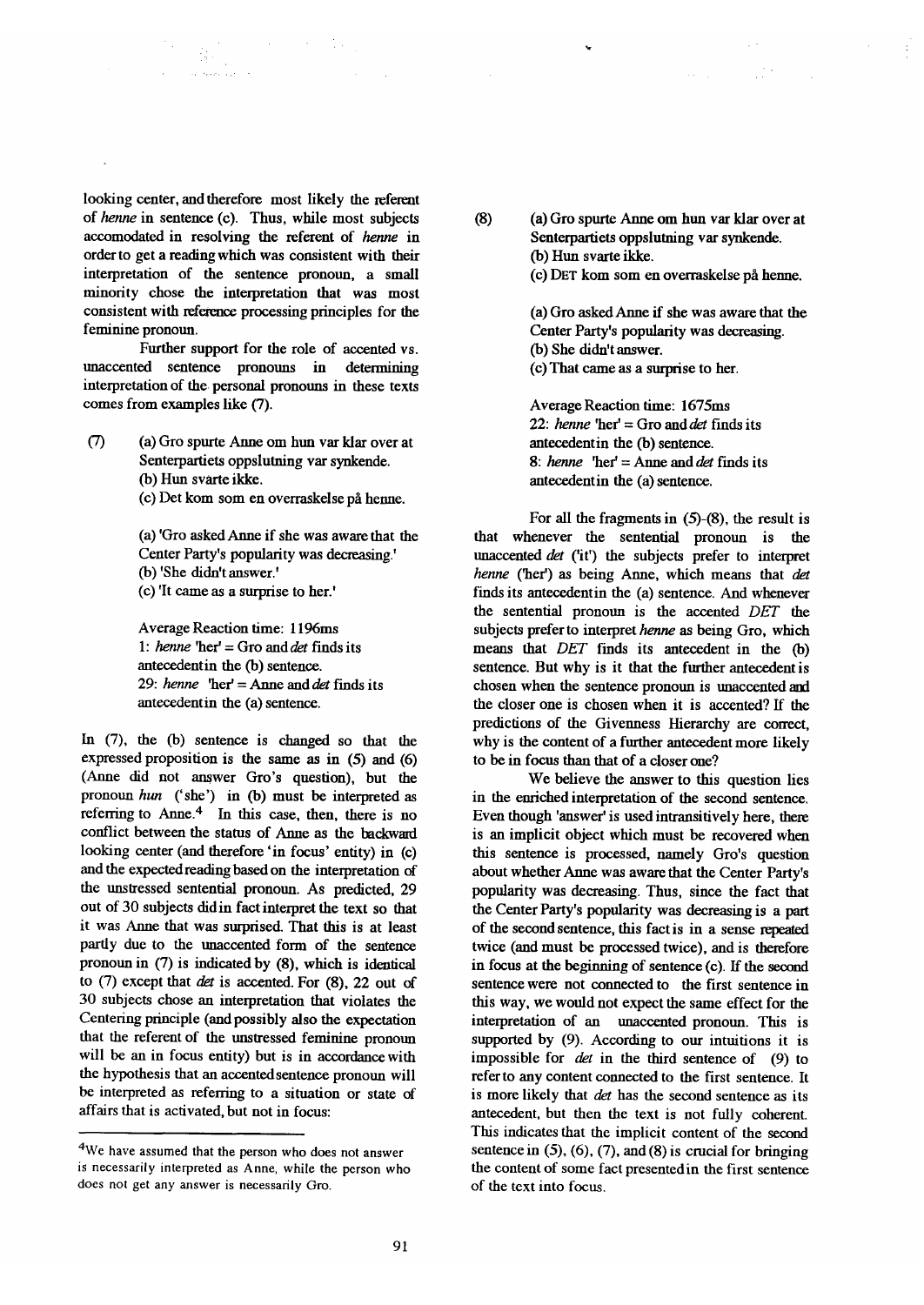(9) (a) Gro spurte Anne om hun var klar over at Senterpartiets oppslutning var synkende. (b) Dakom Jan plutselig inn i rommet. (c) Det kom sore en overraskelse p& heune.

> (a) 'Gro askedAnne if she was awarethat the Center Party's popularity was decreasing.' (b) 'Then Jan suddenly came into the room.' (c) 'It came as a surprise to her.'

 $\label{eq:2} \mathcal{F}_{\frac{1}{2}}(x,y) = \mathcal{F}_{\frac{1}{2}}(x,y) = \mathcal{F}_{\frac{1}{2}}(x,y)$ 

### 6 THE SALIENCE PROMOTING ROLE OF EXTRALINGUISTIC CONTEXT

From the examples considered so far it appears that one-time-mention is not enough to bring a situation into focus. However, speakers do often accept an unaccented Norwegian *det* or English *it* used immediately after a higher-order entity has been introduced, and has therefore been mentioned only once (see Fretheim 1997). We will consider here some of the clearer cases of this type.

Imagine an interviewer suddenly placing a microphone in front of a startled linguist:

(10) A: What do you think of the fact that linguists usually eamless than computer scientists? B: It's terrible! B': That's terrible!

According to the native speakers of English we consulted, both B and B' are appropriate answers to A's question. One possible *analysis* of (10) while maintaining the predictions in the Givenness Hierarchy, would be to say that we accommodate and this is why (10A-B) is acceptable. But if this is our explanation, we would not be able to explain why (1 lb) does not sound as good as (10A-B).

 $(11)$  (a) I have heard that linguists earn less than computer scientists, and that's terrible. (b) ??I have heard that linguists earn less than computer scientists, and it's terrible.

We believe the difference between (10) and (11) resides in the fact that some contexts are more salience-promoting than others. A question in an interviewing-situation can have the effect of establishing a discourse topic right away because the topic chosen by the interviewer is generally timely and/or the interviewee alreadyknows something about it.

It might appear that the difference between (10) and (11) is attributable to the fact that the situation in question is presented as part of an NP in (10) but not in (11); however, note that in Norwegian we get exactly the same effect even though the fact in (10) is not presentedinside an NP: "Hva synes du om at lingvister som regel tiener mindre penger enn dataingeniører?" (lit. 'What do you think of that linguists usually earn less money than computer scientists?')

 $\sim 10^{-1}$  M

Also the next example suggests that the salience of a higher-order entity can be promoted nonlinguistically. We assume that the difference in acceptability between (12A1-B-A2) and (12A1-B-A2') can be attributed to the fact that the proposition expressed in (12B) is activated, but not in focus.

- (12) AI: Why didn't you come to the rehearsal yesterday? B: I thought I told you. I hadto help Peter move. A2: Ah, that's true. A2': ??Ah, it's true.
- In (13), in contrast, it is fully appropriate to use *it.*
- (13) A: Why didn't you come to the rehearsal yesterday? B: I thought I told you. I hadto help Peter move. (Pause) It's true!

Note that  $(13A-B)$  is only coherent if there is a pause right before B's third utterance. And B's insistence on the truth of what he says will be a result of B believing that A does not believe him. This may be 'activated' through a skeptical look from A, for instance. With no such pause or exchange of looks B's answer wonldnot sound natural. (13) thus shows that cognitive status can be raised by extralinguistic means.

 $\lambda$ 

# 77 CONCLUSIONS

We have seen how the form of an anaphor referring to a higher-order entities may influence the interpretation of the anaphor. On the basis of this and on the basis of a restrietedanalysis of natural speech and intuitive judgments of invented texts, we conclude that the use of sentential pronouns in English and Norwegian can be explained by the theory proposed in Gundel, Hedberg and Zacharski (1993), which links different referring forms to the assumed cognitive status of the referent. According to this theory, a necessary condition for appropriate use of English *it and*  Norwegian unaccenteddet is that the referent is in the